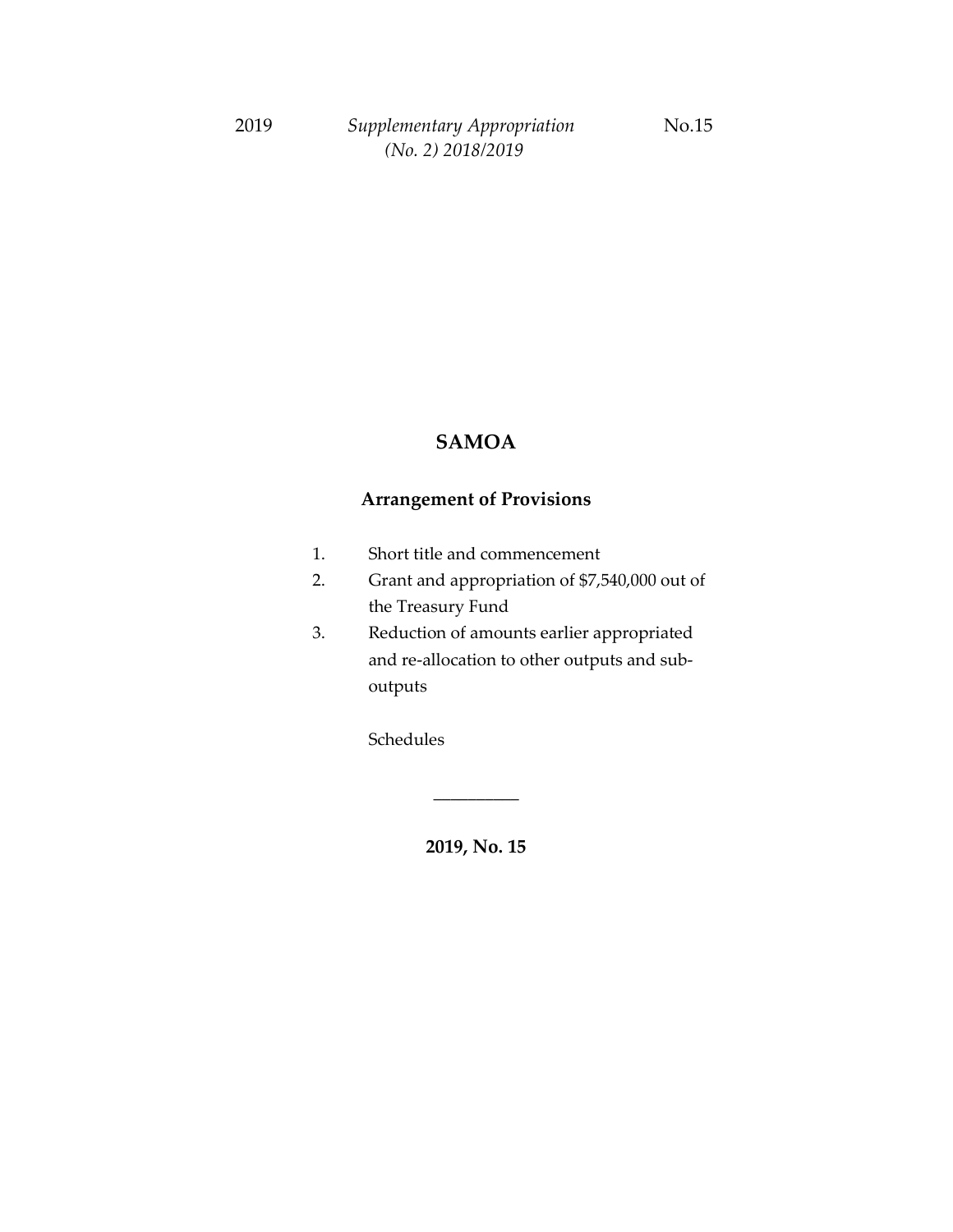**AN ACT to authorise the issue and application of certain sums of money out of the Treasury Fund to Ministerial and Departmental outputs and sub-outputs, outputs provided by third parties and transactions on behalf of the State for the Financial Year ending on the 30th day of June 2019 ("Financial Year 2018/2019").** *[26th June 2019]*

**BE IT ENACTED** by the Legislative Assembly of Samoa in Parliament assembled as follows:

#### **1. Short title and commencement:**

- (1) This Act may be cited as the Supplementary Appropriation Act (No.2) 2018/2019 and is read together with and forms part of the Appropriation Act 2018/2019 ("principal Act").
- (2) Section 2 and the Schedules relate to Departmental outputs and sub-outputs, outputs provided by third parties and transactions on behalf of the State for the Financial Year 2018/2019.
- (3) This Act commences on the date of assent by the Head of State.

## **2. Grant and appropriation of \$7,540,000 out of the Treasury Fund:**

(1) There may be issued out of the Treasury Fund and applied to outputs or sub-outputs to be delivered by individual Ministries and Departments, outputs provided by third parties and transactions on behalf of the State for the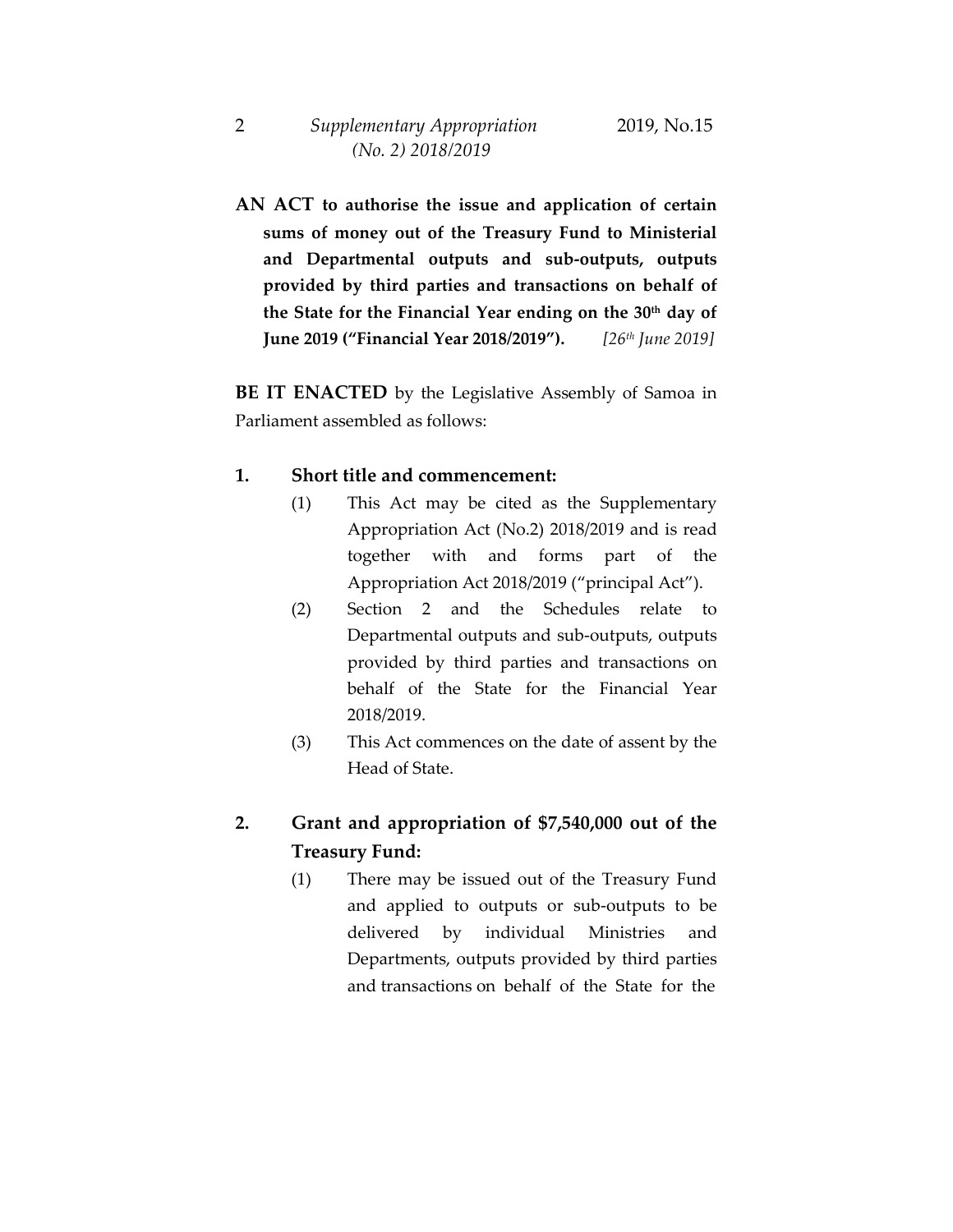Financial Year 2018/2019, sums which do not exceed in aggregate the sum of \$7,540,000 inclusive of the amount appropriated in section 3.

(2) The sums authorised to be expended under subsection (1) are separately appropriated according to the outputs or sub-outputs to be delivered by individual Ministries and Departments, outputs provided by third parties, and transactions on behalf of the State in the manner specified in the First Schedule.

## **3. Reduction of amounts earlier appropriated and re-allocation to other outputs and sub-outputs:**

- (1) The principal Act is amended by authorising the reduction of the amount of \$40,000 from the listed Ministries and Departments in according to the amounts set out in the Second Schedule.
- (2) The reduction amount of \$40,000 under subsection (1) is appropriated and re-allocated to the Departments and outputs in the manner specified in the First Schedule and are in addition to the earlier appropriations.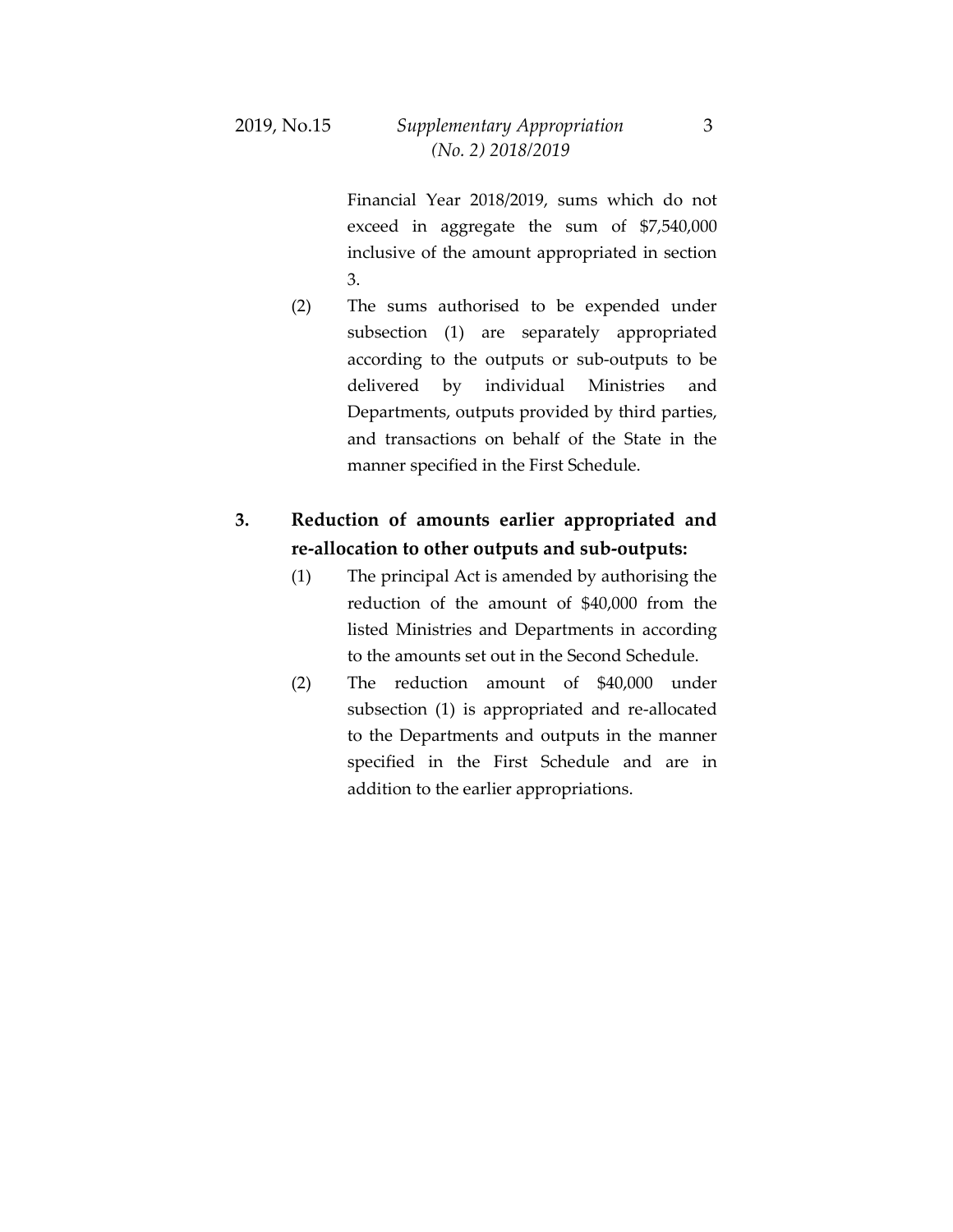### **FIRST SCHEDULE**

# **(Sections 1(2), 2(2) and 3(2)) ADDITION IN APPROPRIATIONS**

**Ministry**

Pacific Games 2019

| Description                                                | Appropriations                    | <b>Totals</b> |  |  |  |  |
|------------------------------------------------------------|-----------------------------------|---------------|--|--|--|--|
| <b>LEGISLATIVE ASSEMBLY</b>                                |                                   |               |  |  |  |  |
| <b>Addition to Outputs Provided by the</b>                 |                                   |               |  |  |  |  |
| Ministry:                                                  |                                   |               |  |  |  |  |
| 4.4 Reporting and                                          |                                   |               |  |  |  |  |
| <b>Printing Services</b>                                   | 40,000                            |               |  |  |  |  |
|                                                            | <b>Total: Addition to Outputs</b> |               |  |  |  |  |
| Provided by the Ministry:                                  |                                   | 40,000        |  |  |  |  |
| <b>Total Additional Expenditure:</b>                       |                                   | 40,000        |  |  |  |  |
|                                                            | <b>FINANCE</b>                    |               |  |  |  |  |
| <b>Addition to Transactions on Behalf of the</b><br>State: |                                   |               |  |  |  |  |
| Import Duty on Aid                                         |                                   |               |  |  |  |  |
| and Loan Funded                                            |                                   |               |  |  |  |  |
| Projects                                                   | 600,000                           |               |  |  |  |  |
| VAGST on Aid and                                           |                                   |               |  |  |  |  |
| Loan Funded                                                |                                   |               |  |  |  |  |
| Projects                                                   | 900,000                           |               |  |  |  |  |
|                                                            |                                   |               |  |  |  |  |

3,000,000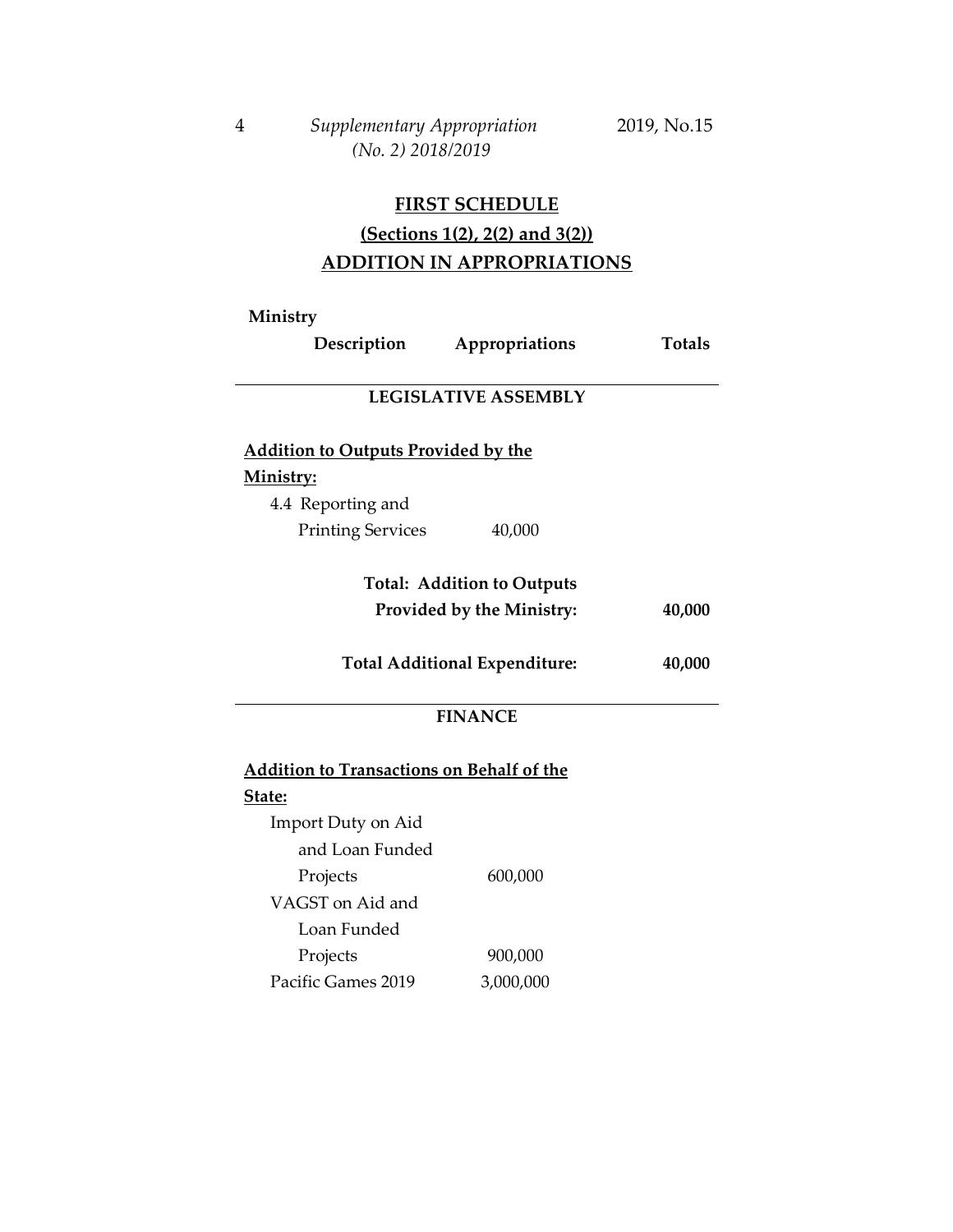| 2019, No.15                                |                   | Supplementary Appropriation<br>(No. 2) 2018/2019 | 5           |
|--------------------------------------------|-------------------|--------------------------------------------------|-------------|
|                                            |                   | <b>Total: Addition to Transactions</b>           |             |
|                                            |                   | on Behalf of the State:                          | 4,500,000   |
|                                            |                   | <b>Total Additional Expenditure:</b>             | \$4,500,000 |
|                                            |                   | <b>NATIONAL HEALTH</b>                           |             |
| <b>Addition to Outputs Provided by the</b> |                   |                                                  |             |
| Ministry:                                  |                   |                                                  |             |
| 2.0 Clinical - TTM                         |                   |                                                  |             |
|                                            | Hospital & Allied | 3,000,000                                        |             |
| <b>Services</b>                            |                   |                                                  |             |
|                                            |                   | <b>Total: Addition to Outputs</b>                |             |
|                                            |                   | Provided by the Ministry:                        | 3,000,000   |
|                                            |                   | <b>Total Additional Expenditure:</b>             | \$3,000,000 |
|                                            |                   |                                                  |             |
|                                            |                   |                                                  |             |

 **TOTAL ADDITIONAL OVERALL EXPENDITURES 2018 - 2019 \$ 7,540,000**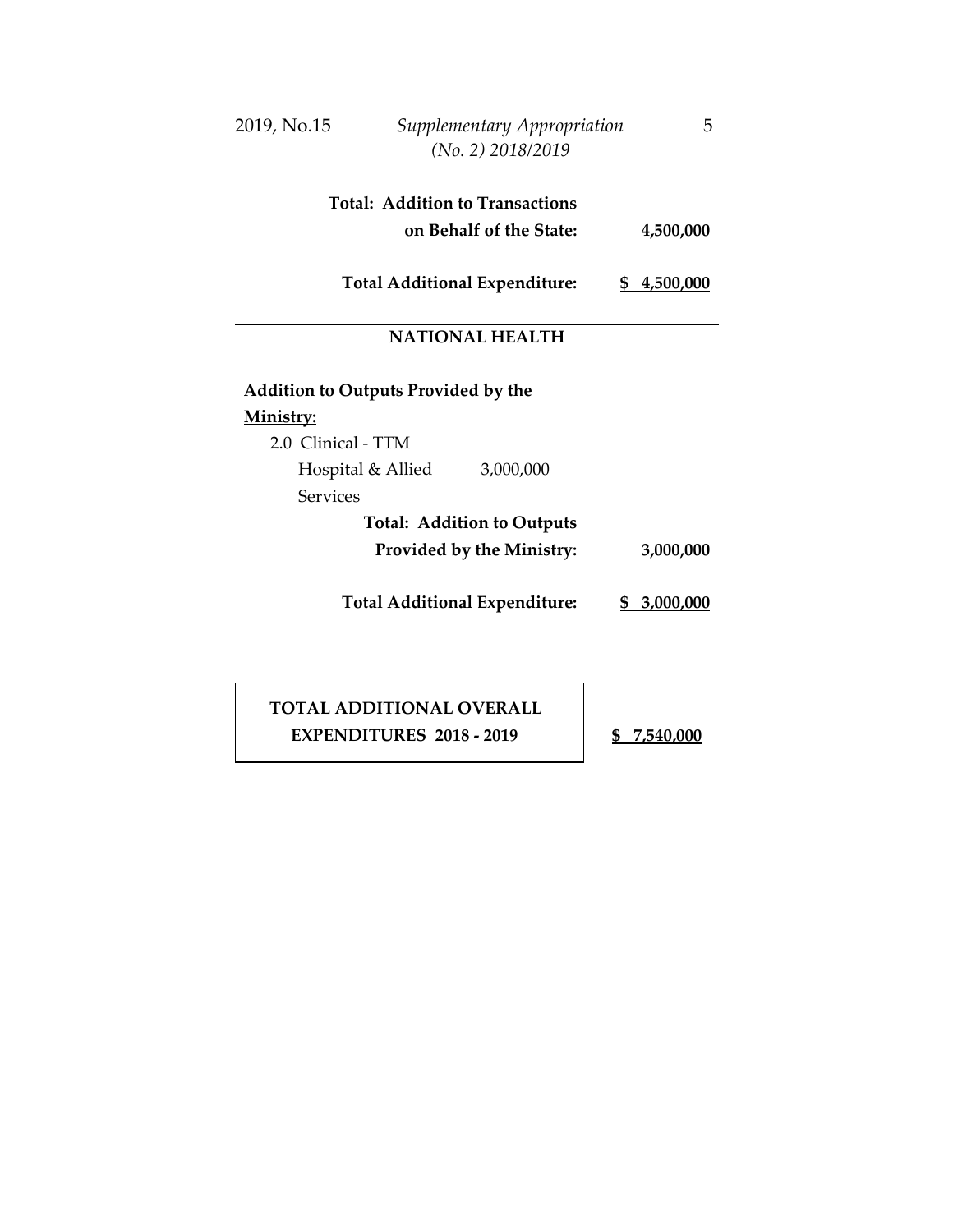# **SECOND SCHEDULE (Sections 1(2) and 3(1)) REDUCTION IN APPROPRIATIONS**

**Ministry**

| Description                                                                           | Appropriations |    | <b>Totals</b> |  |  |  |  |
|---------------------------------------------------------------------------------------|----------------|----|---------------|--|--|--|--|
| <b>LEGISLATIVE ASSEMBLY</b>                                                           |                |    |               |  |  |  |  |
| Reduction in Transactions on Behalf of the                                            |                |    |               |  |  |  |  |
| State:                                                                                |                |    |               |  |  |  |  |
| Commonwealth                                                                          |                |    |               |  |  |  |  |
| Parliamentary                                                                         |                |    |               |  |  |  |  |
| Association                                                                           | (15,000)       |    |               |  |  |  |  |
| <b>Inter Parliamentary</b>                                                            |                |    |               |  |  |  |  |
| Union &                                                                               |                |    |               |  |  |  |  |
| Association of                                                                        |                |    |               |  |  |  |  |
| Secretaries General                                                                   |                |    |               |  |  |  |  |
| of Parliaments                                                                        | (10,000)       |    |               |  |  |  |  |
| <b>Monetary Donations</b>                                                             |                |    |               |  |  |  |  |
| for Ex Members of                                                                     |                |    |               |  |  |  |  |
| Parliament                                                                            |                |    |               |  |  |  |  |
| funerals                                                                              | (15,000)       |    |               |  |  |  |  |
| <b>Total: Reductions in Transactions</b><br>on Behalf of the State:<br>\$<br>(40,000) |                |    |               |  |  |  |  |
| <b>Total Reduction in Expenditure:</b>                                                |                | \$ | (40,000)      |  |  |  |  |